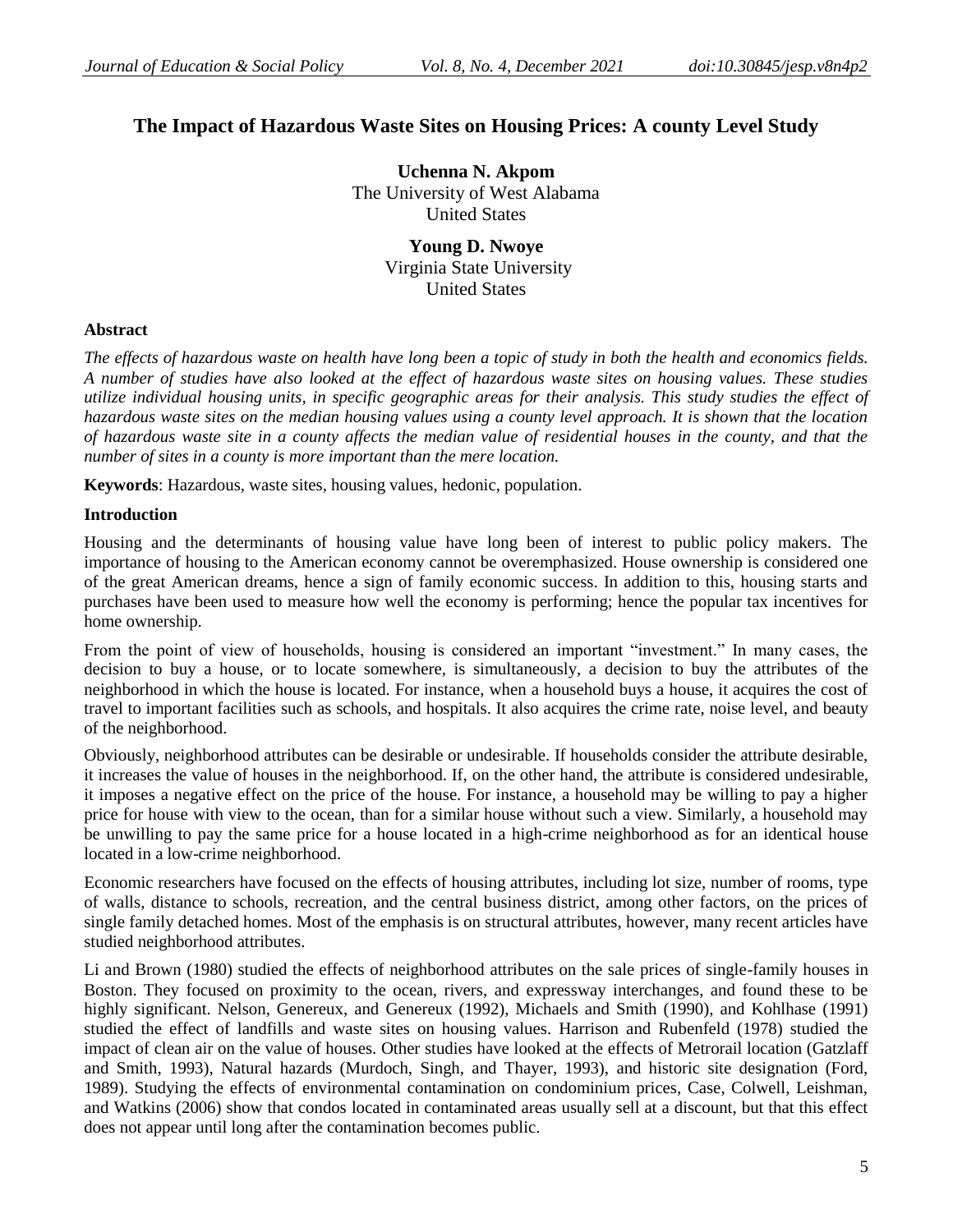This indicates that knowledge about the contamination is more significant than the mere location of the site in the community. Many of the studies include variables for the central business district, and school quality or accessibility in their analysis.There is no consensus on the effects of some neighborhood attributes. Nelson, Genereux, and Genereux (1992) imply that some environmental attributes may impose negative or positive effects depending on the level of development of their location. For instance, a landfill located in a remote area may spurn economic development and provision of essential facilities to the area, hence increasing the value of houses. It may, on the other hand, create a health hazard impression reducing the utility from locating in those areas, hence pushing down the value of housing. Keil (1995) shows that house prices are affected, and that they may not rebound even with assurances that the sites will be cleaned in the future. Alberini (2007) studied the effects of participation in state voluntary cleanup programs on housing values. They found that participation increases property values, and depends on the size of the site, and its location relative to residential properties.

While numerous studies have been undertaken to understand the effects of these environmental attributes on the value of houses, the emphasis so far has been on individual housing units. Sale prices or appraised values are generally used as the dependent variable. The impacts of neighborhood on median housing values in a district have not been adequately studied. This paper seeks to fill the void by studying the effects of hazardous waste on median housing values in a district. A county-level data is used.

Despite the possibility that the impact of neighborhood attributes on housing value may not be similar for purchasers of single-family homes, and renters of multi-family apartments, the results of studies based on singlefamily houses are applied to multi-family rental apartments.

A couple of reasons cause us to believe that these two groups react differently to neighborhood attributes. Firstly, buying a house involves a large initial outlay of cash in the form of down payments, legal, and appraisal fees. And even after this, commits the purchaser to a long period of subsequent payments, extending in some cases to thirty years. Secondly, purchasing a house implies some degree of immobility for the household in the short-run. A purchaser of a house is less likely to move out of the neighborhood if a negative externality is introduced soon after the purchase, than an apartment renter would be. For these reasons, the purchaser would be expected to be more concerned about neighborhood attributes than the apartment renter.

#### *The Problem*

The problems associated with improperly disposed hazardous waste have long been known, however, the incidents at James River (Valley of the Drums) in Kentucky and the Love Canal in New York in 1978 brought to public attention the severity of this problem. Public outcry that followed the Love Canal incident led to the passage of various environmental legislations, including the Comprehensive Environmental Response, Compensation, and Liability Act (CERCLA) of 1980 (Lester and Bowman, 1983). This Act, popularly known as "Superfund" provided for \$1.6 billion dollars to aid EPA in identifying and removing hazardous waste from active and inactive sites which may pose a threat to human health or the environment (Greenberg and Anderson, 1984). The fund was to be by taxing certain oil, petroleum, and chemical products. In 1986, the Superfund Amendment and Reauthorization Act (SARA) extended this mandate and added an additional \$8.5 billion to complete the job. The EPA was given the responsibility to identify the hazardous waste sites, rank them, and develop a National Priority List with a minimum of 400 sites for prompt cleanup (National Research Council, 1994).

Both the number of sites and the cost of cleanup were grossly underestimated, and by 1990, EPA estimated that the cost would be \$27 billion. Other estimates put it at between \$100 billion and \$500 billion. The enormous increase in the estimated amount required to cleanup the steadily increasing hazardous waste sites, coupled with the difficulty of identifying the responsible persons, especially for the inactive sites have forced some individuals to question the emphasis on private-sector responsibility for cleanup. They argue that cleaning up hazardous waste benefits the whole community either through better quality of life. Nowhere is the impact of cleaning up an environment more pronounced than in the value of housing. This paper studies the effect of identification of hazardous waste site by EPA on housing values. It is important to point out that the effect would depend on how the community views this identification. For instance, if it is viewed as positive because it has been placed on the priority list for immediate cleanup, then it may have a positive effect on housing values. If, however, knowledge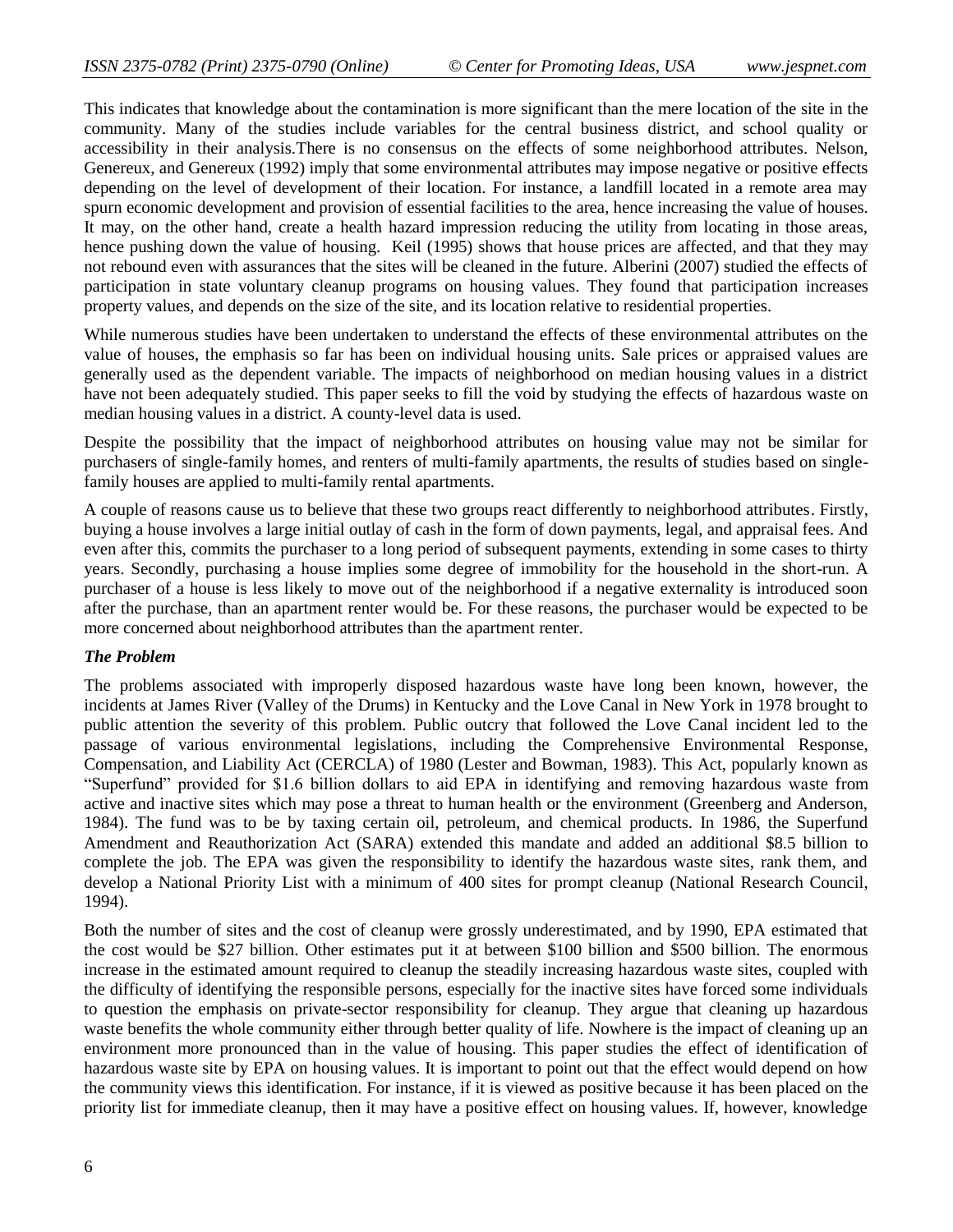about the sites lead to fears about human health, thereby causing people to want to move away from that community, then it could have a negative effect on housing value.

### *Theoretical Basis*

This paper applies the hedonic price method in determining the impact of hazardous waste on housing value. Since it was popularized by Rosen (1974), this method has been used extensively to study the effects of housing attributes on housing value, and in some cases, to estimate the demand for the various attributes themselves. Bloomquist (1982), Jeffrey P. Cohen (2007), Hamilton and Schwann (1995), Irwin (2002), and Chattopadhyay, Braden, and Patunru (2005) are a few such studies.

A household is assumed to maximize the utility function of the form:

$$
U = U(Z, X, h) \tag{1}
$$

subject to the budget constraint:

$$
Y - P_1 X - P_2 (Z, h) = 0
$$

where  $Z$  is a vector of structural and neighborhood attributes,  $X$  is a composite of other non-housing commodities consumed by the household, and h is hazardous waste.  $U_z > 0$  for desirable structural attributes, and  $U_z < 0$  for undesirable structural and neighborhood attributes. Similarly,  $U_h > 0$  if hazardous waste site is desirable, and  $U_n <$ 0 if it is undesirable.

The hedonic model further assumes that a relationship exists between the attributes of a house and value of the house. This relationship can be expressed as:

$$
V = V(Z_i, h) \qquad (i=1,2,3,...,n)
$$

Properly specifying and partially differentiating equation (3) with respect to any of the attributes assuming that others constant should give the implicit price of the attribute. Hence,

 $\partial V/\partial Z_i = P_{zi}$  and  $\partial V/\partial h = P_h$ , where  $P_{zi}$  is the implicit price of structural or neighborhood attribute i, and  $P_h$  is the implicit price of hazardous waste site in the county.  $P_{zi}$  and  $P_h > 0$  for desirable attributes but < 0 for undesirable attributes.

#### *Data Description*

Data for this study are for the southern region of the United States. They were derived from various sources, however, most of the data are from the Bureau of the Census, Population Census publications of 2000. Data on hazardous waste sites on the proposed National Priority List for superfund cleanup activities from the Environmental Protection Agency's web site. Table 1 shows the distribution of hazardous waste sites on the NPL by states in the Southern United States in 2000.

The dependent variables are the median housing value, and the median gross rent. A county-level data is used. The independent variables include variables that describe the structure of the houses, the location of the houses, and the households at the location of the houses. Also included are variable for hazardous waste sites. The variables are defined in Table 2.

#### *Empirical Model*

The choice of functional form in the study of housing markets has presented some difficulty for economists for quite some time. The problem is that a choice of an inappropriate function could affect the result of the study. Many researchers have used the linear, semi-log, or log-linear models to estimate statistical relationships. This is due more to convenience than any statistical reasoning.

This study uses the Box-Cox (1962) transformation to estimate the impact of structural and neighborhood attributes on multi-family apartment rental rates. This functional form has been heavily used in the housing literature to estimate housing demand. For example, Bloomquist (1982), Megbolugbe (1986), and Akpom (1996) Gayer, Hamilton, and Viscusi, (2000). The Box-Cox transformation used is of the form:

$$
V_i(\lambda) = \alpha + \sum \beta_{ij} Z_{ij}(\mu) + \sum \delta_i h_i(\varphi) + \epsilon_i
$$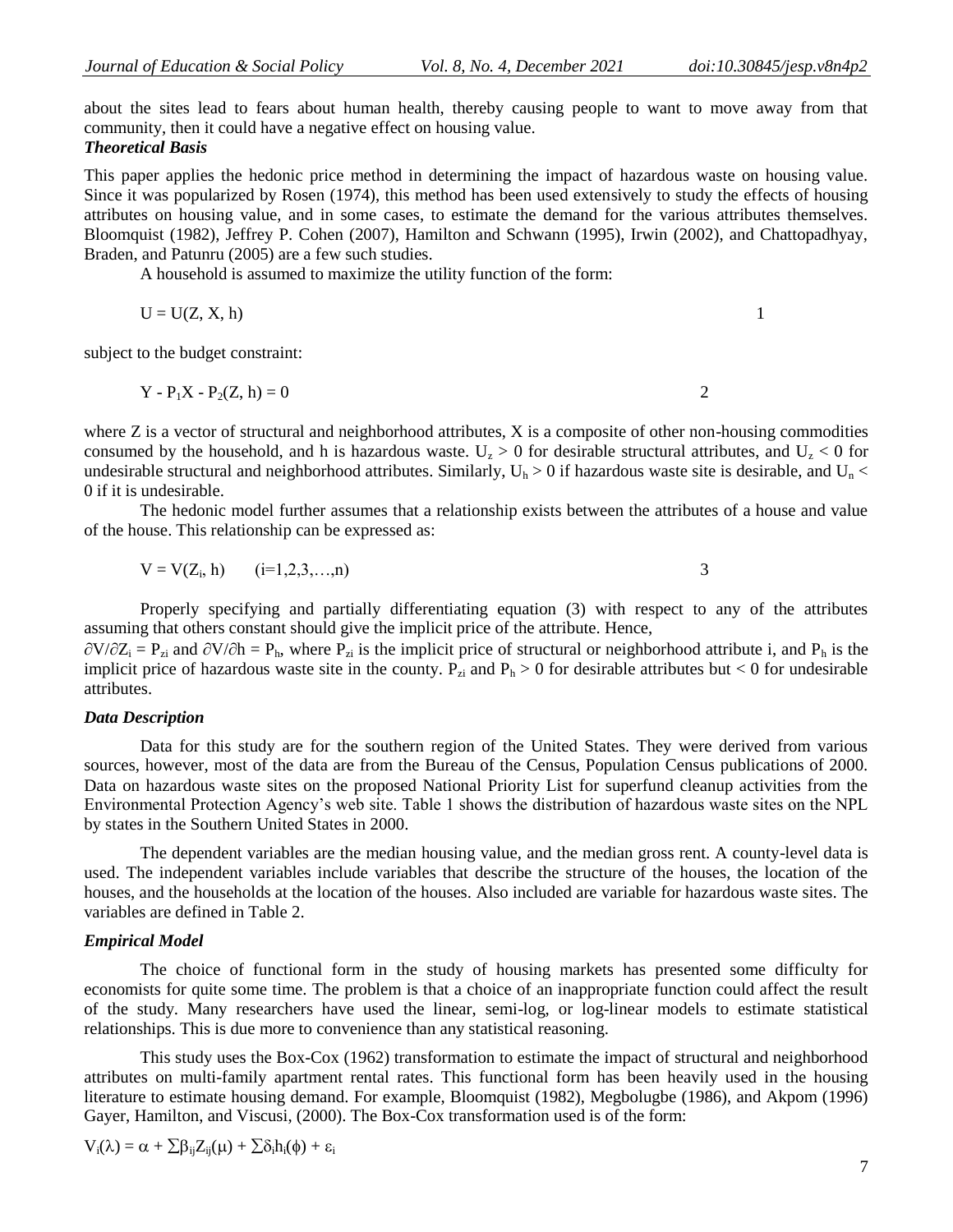where  $V_i$  is the median value (or rent) of housing in county i,  $Z_i$  is a vector of structural and neighborhood attributes of houses in county i, and  $h_i$  is hazardous waste site in county i.  $\alpha$  is the constant.  $\beta$ , and  $\delta$  are the estimated weights associated with housing attributes, and hazardous waste sites.  $V_i(\lambda)$ ,  $Z_i(\mu)$ , and h<sub>i</sub>( $\phi$ ) are the Box-Cox transformations:

$$
V_i(\lambda) = (V_i^{\lambda} - 1)/\lambda, \qquad \lambda \neq 0
$$
  
\n
$$
= \ln V_i \qquad \lambda = 0
$$
  
\n
$$
Z_i(\mu) = (Z_i^{\mu} - 1)/\mu, \qquad \mu \neq 0
$$
  
\n
$$
= \ln Z_i \qquad \mu = 0
$$
  
\n
$$
h_i(\phi) = (h_i^{\phi} - 1)/\phi, \qquad \phi \neq 0
$$
  
\n
$$
= \ln h_i \qquad \phi = 0
$$

 $\varepsilon_i$  is the error term which is assumed to be normally distributed with mean zero and constant variance,  $s^2$ . This functional form yields various commonly used functional forms as special cases. Due to the difficulty of conducting a complete search for the best functional form on the basis of the maximum likelihood function, a choice was made between the linear, log-linear, and semi-log forms. The linear form was selected on the basis of the maximum likelihood estimate.

### *Results and Analysis*

Our empirical results are presented in Table 3 and Table 4. Table 3 contains the results of the regression using a dummy variable defined as 1 if a hazardous waste site is located in the county, and 0 if not. Table three contains the result of the regression that uses the number of sites in the county. Two regressions are estimated in each case - one for rented houses and another for owner-occupied houses. This will enable us compare the results for the two groups.

The R-squares for all the regressions range from about 0.70 to about 0.74. Most housing characteristics are statistically significant with signs that are consistent with other hedonic studies. AGE, ROOMS, SEWER, MEDINC, POP and SATL are statistically significant, and are positively related to mean housing value. BLACK is negatively related to mean housing value in all the regressions.

Some of the variables show differences in the two housing markets. NOPLUMB, WATER, and WSC are significant in the renters market but not in the owners market. NOPLUMB is negatively related to rent, while WATER and WSC are positively related to rent. NOKITCH on the other hand is negatively significant in the owner's market but not in the renter's market.

The impact of hazardous waste is measured using location of superfund sites in the county. Two measures were used. One, SITE measures the presence of a site in the county, the other, NUMSITE, measures the number of sites in the county. SITE has negative sign in both the renters' and owner's markets, but is not significant in either market. This implies that the mere presence of a hazardous waste site within a county does not significantly impact the value of housing. The measure of the number of sites located within the county, NUMSITE, is negatively significant in both the renters' and owners' markets. For example, an increase in the number of hazardous waste sites in a county reduces mean rent by about \$7, and reduces mean value of owner-occupied houses by about \$2,445. The impact of hazardous waste is, however, weaker in the renter's market (10 percent level of significance) than in the owner's market (5 percent level of significance). This may be due to the fact that renters do not feel the type of attachment that owners feel to the area. While renters' tenures may be temporary, owners' tenures tend to be permanent.

## *Conclusion*

This paper explores the effect of location of hazardous waste site within a county on the value of both rental and owner-occupied property in the county. The article uses the hedonic property model in estimating the effects of superfund site on housing values at the county level. It is shown that announcement of a site on the NPL reduces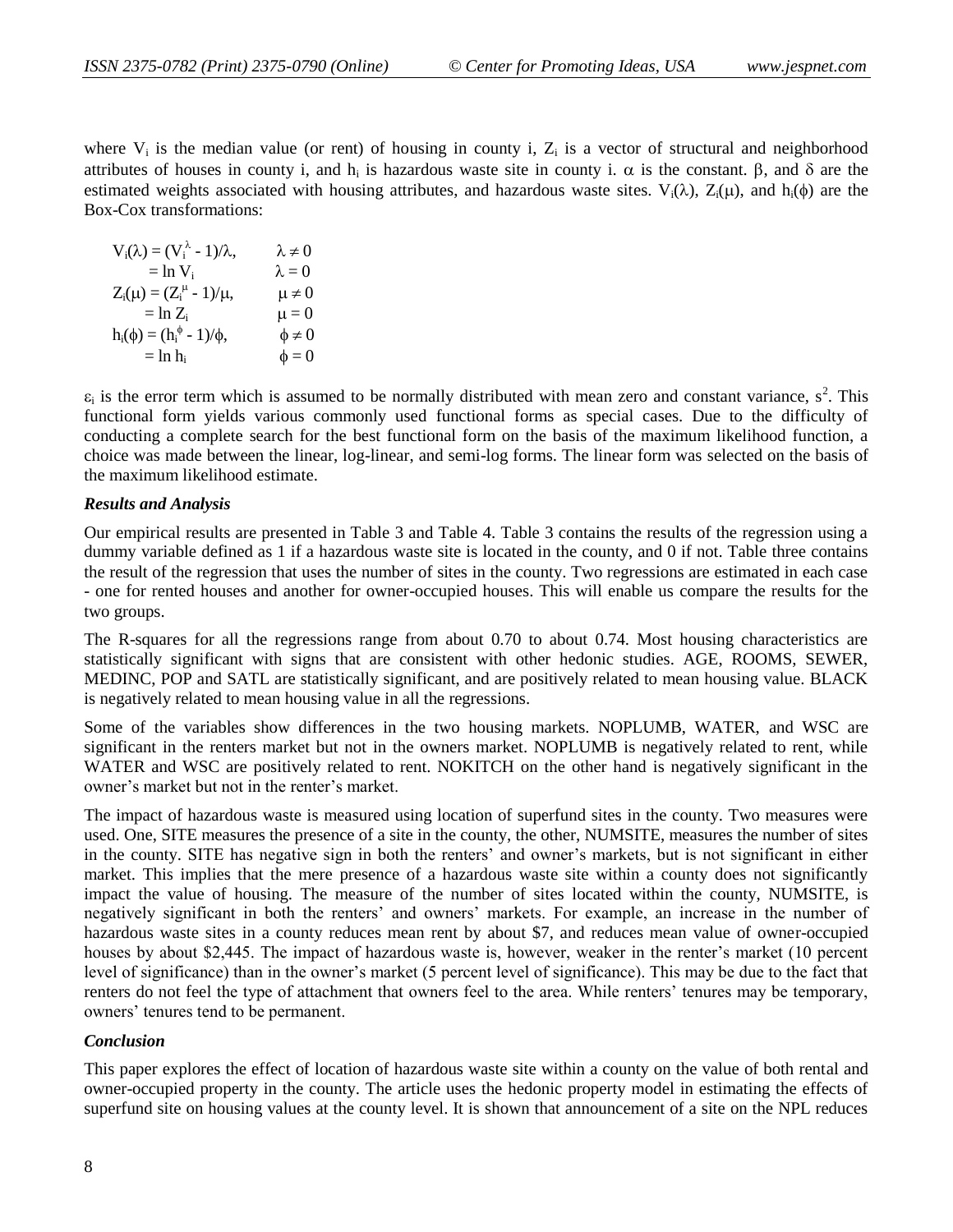housing values. This appears to relate to the fact that the announcement provides additional information to residents of the county who generally view this as a negative externality.

It is shown that though the location of hazardous waste site in a county reduces the median residential property values, the mere location of the site in a county is not as important as the number of sites in the county.

|                             | Table 1: Number of hazardous waste sites on the Environmental Protection Agency's National |  |
|-----------------------------|--------------------------------------------------------------------------------------------|--|
| Priority List (NPL) - 2000. |                                                                                            |  |

| <b>STATE</b>          | <b>NO OF COUNTIES</b> | <b>NO OF HAZARDOUS</b><br><b>WASTE SITES</b> |
|-----------------------|-----------------------|----------------------------------------------|
| <b>ALABAMA</b>        | 67                    | 13                                           |
| <b>ARKANSAS</b>       | 75                    | 10                                           |
| <b>DELAWARE</b>       | 14                    | 3                                            |
| <b>FLORIDA</b>        | 42                    | 67                                           |
| <b>GEORGIA</b>        | 159                   | 15                                           |
| <b>KENTUCKY</b>       | 120                   | 14                                           |
| <b>LOUISIANA</b>      | 79                    | 11                                           |
| <b>MARYLAND</b>       | 23                    | 16                                           |
| <b>NORTH CAROLINA</b> | 100                   | 25                                           |
| <b>OHIO</b>           | 88                    | 28                                           |
| <b>OKLAHOMA</b>       | 77                    | 10                                           |
| <b>SOUTH CAROLINA</b> | 46                    | 24                                           |
| <b>TENNESSEE</b>      | 96                    | 12                                           |
| <b>TEXAS</b>          | 254                   | 32                                           |
| <b>VIRGINIA</b>       | 95                    | 29                                           |
| <b>WEST VIRGINIA</b>  | 55                    | 8                                            |

Table 2: Definition of variables

| Variable       | Definition                                                               |  |  |
|----------------|--------------------------------------------------------------------------|--|--|
| <b>RENT</b>    | Median gross rent on all renter-occupied housing units.                  |  |  |
| <b>VALUE</b>   | Median value of all owner-occupied housing units.                        |  |  |
| AGE            | Percentage of all units built between 1980 and March, 1990.              |  |  |
| <b>ROOMS</b>   | Percentage of housing units with four or more bedrooms.                  |  |  |
| <b>NOPLUMB</b> | Percentage of housing units lacking complete plumbing facilities.        |  |  |
| <b>WATER</b>   | Percentage of housing units with public water system or private company. |  |  |
| <b>SEWER</b>   | Percentage of units with public sewer.                                   |  |  |
| <b>NOKITCH</b> | Percentage of housing units lacking complete kitchen facilities.         |  |  |
| <b>MEDINC</b>  | Median income in the county.                                             |  |  |
| POP            | Population of the county.                                                |  |  |
| <b>BLACK</b>   | Percentage of population that is black.                                  |  |  |
| <b>WSC</b>     | West-South Central region including AR, LA, OK, and TX                   |  |  |
| <b>SATL</b>    | South Atlantic region including DE, FL, GA, MD, NC, SC, VA, and WV.      |  |  |
| <b>SITE</b>    | 1 if a hazardous waste site is located in the county.                    |  |  |
| <b>NUMSITE</b> | Number of hazardous waste sites located in the county.                   |  |  |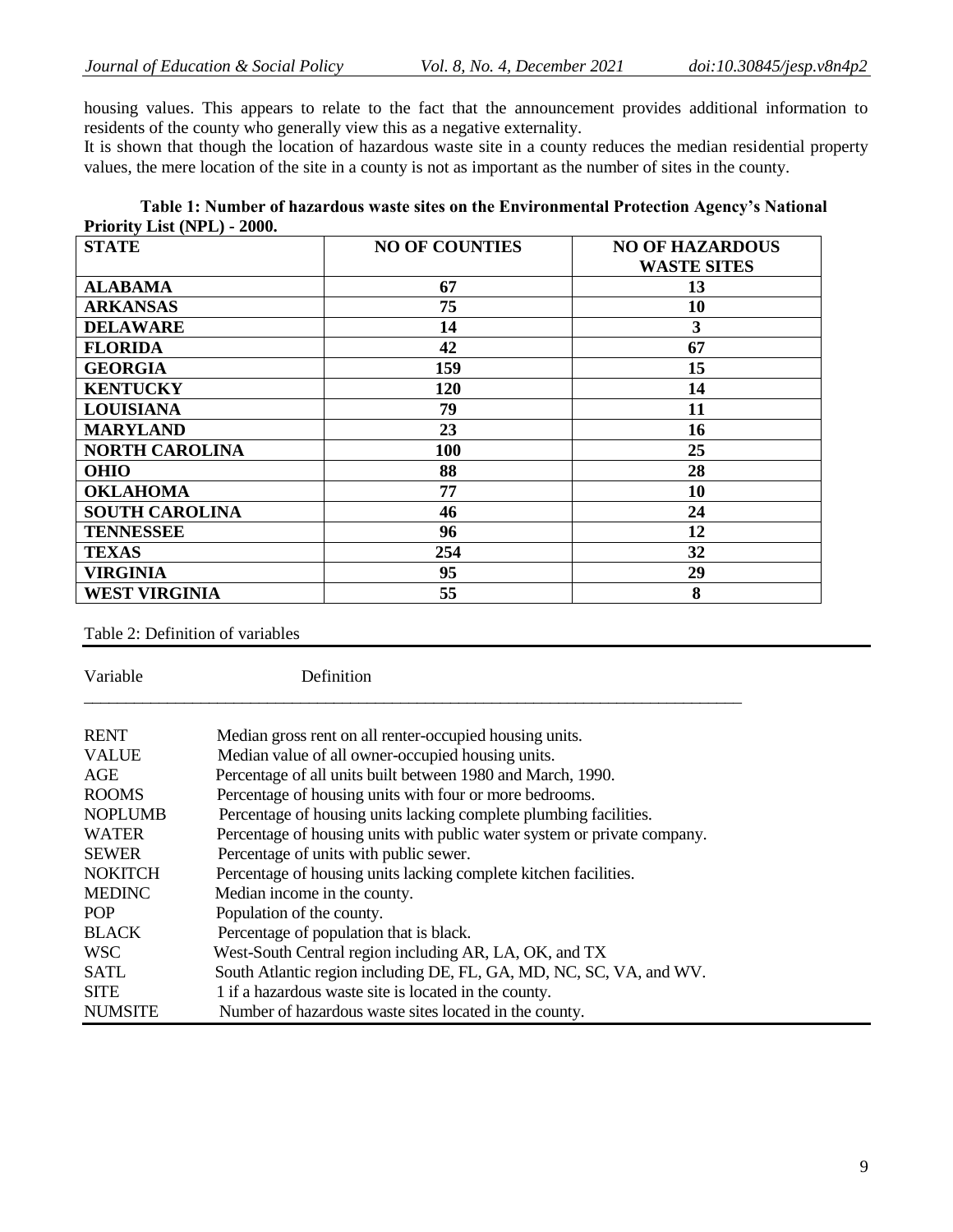\_\_\_\_\_\_\_\_\_\_\_\_\_\_\_\_\_\_\_\_\_\_\_\_\_\_\_\_\_\_\_\_\_\_\_\_\_\_\_\_\_\_\_\_\_\_\_\_\_\_\_\_\_\_\_\_\_\_\_\_\_\_\_\_\_\_\_

Table 3: Summary statistics

| Variable                 | Min     | Max              | Mean    | Std. Dev. |  |
|--------------------------|---------|------------------|---------|-----------|--|
|                          |         |                  |         |           |  |
| <b>RENT</b>              | 240.0   | 1534             | 404.4   | 84.6      |  |
| <b>VALUE</b>             | 3303.0  | 231000           | 49108.1 | 20207.3   |  |
| AGE                      | 4.2     | 63.3             | 25.4    | 8.4       |  |
| <b>ROOMS</b>             | 3.2     | 38.8             | 11.3    | 4.2       |  |
| <b>NOPLUMB</b>           | 0.0     | 19.0             | 3.0     | 2.7       |  |
| <b>WATER</b>             | 2.3     | 99.9             | 68.1    | 22.6      |  |
| <b>SEWER</b>             | $0.0\,$ | 99.6             | 44.7    | 22.3      |  |
| <b>NOKITCH</b>           | $0.0\,$ | 15.3             | 2.4     | 1.9       |  |
| <b>MEDINC</b>            | 3746.5  | 81050            | 30235   | 7967.9    |  |
| <b>POP</b>               | 67.0    | 3460589          | 75891.4 | 152586.6  |  |
| <b>BLACK</b>             | $0.0\,$ | 86.2             | 17.1    | 18.3      |  |
| <b>WSC</b>               | $0.0\,$ | 1.0              | 0.3394  | 0.4737    |  |
| <b>SATL</b>              | $0.0\,$ | 1.0              | 0.3974  | 0.4895    |  |
| <b>SITE</b>              | 0.0     | 1.0              | 0.0412  | 0.1988    |  |
| 0.0000<br><b>NUMSITE</b> | 7.0000  | 0.3752<br>0.0621 |         |           |  |

# **Table 3: Regression result using presence of hazardous waste site.**

\_\_\_\_\_\_\_\_\_\_\_\_\_\_\_\_\_\_\_\_\_\_\_\_\_\_\_\_\_\_\_\_\_\_\_\_\_\_\_\_\_\_\_\_\_\_\_\_\_\_\_\_\_\_

| Variable       | <b>RENT</b><br><b>VALUE</b>  |  |
|----------------|------------------------------|--|
|                |                              |  |
|                |                              |  |
| $\mathbf{AGE}$ | 3.4272***<br>732.863***      |  |
|                | (21.2376)<br>(18.6014)       |  |
| <b>ROOMS</b>   | 5.0127***<br>1453.229***     |  |
|                | (13.5566)<br>(16.0981)       |  |
| <b>NOPLUMB</b> | $-4.4166***$<br>$-243.356$   |  |
|                | (4.2314)<br>(0.9550)         |  |
| <b>WATER</b>   | $0.1992**$<br>14.235         |  |
|                | (2.3320)<br>(0.6826)         |  |
| <b>SEWER</b>   | $0.8867***$<br>115.029***    |  |
|                | (9.7480)<br>(5.2862)         |  |
| <b>NOKITCH</b> | 0.5661<br>$-600.613*$        |  |
|                | (0.4460)<br>(1.9381)         |  |
| <b>MEDINC</b>  | 613.202***<br>2.4649***      |  |
|                | (12.6551)<br>(12.8951)       |  |
| POP            | $0.0651***$<br>14.507***     |  |
|                | (7.1783)<br>(6.5556)         |  |
| <b>BLACK</b>   | $-0.6972***$<br>$-78.627***$ |  |
|                | (9.5552)<br>(4.4139)         |  |
| <b>WSC</b>     | 18.9987***<br>$-572.628$     |  |
|                | (5.3940)<br>(0.6659)         |  |
| <b>SATL</b>    | 44.4014***<br>8217.948***    |  |
|                | (11.7385)<br>(8.8989)        |  |
| <b>SITE</b>    | $-1.7755$<br>$-977.429$      |  |
|                | (0.2729)<br>(0.6153)         |  |
| Adj. R-Square  | 0.6987<br>0.7370             |  |
| F-value        | 302.6974<br>250.6148         |  |
| Number         | 1293<br>1293                 |  |
|                |                              |  |

\*\*\*Significant at the .01 level, \*\*Significant at the .05 level, \*Significant at the .10 level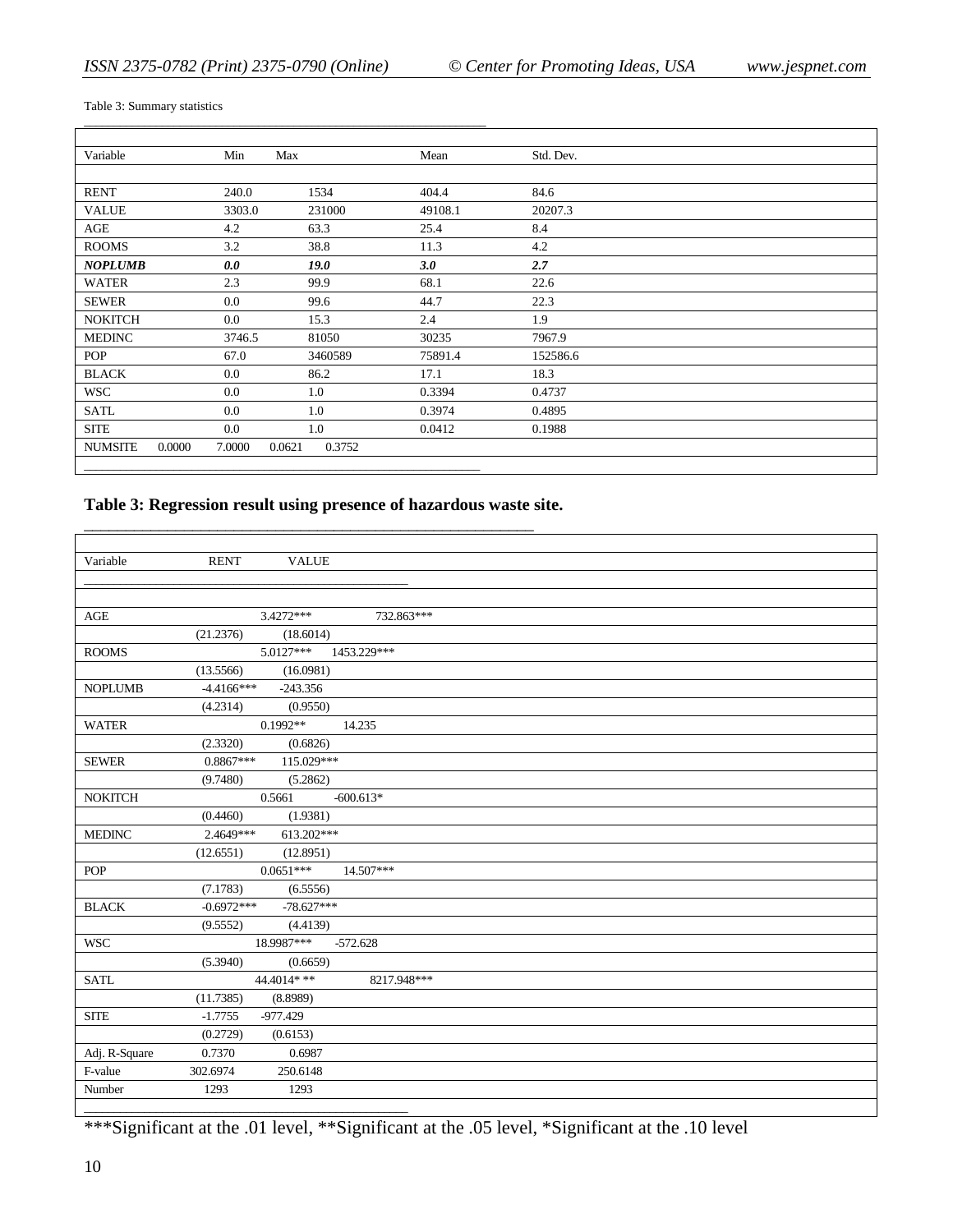# **Table 4: Regression result using number of Super Fund sites**

\_\_\_\_\_\_\_\_\_\_\_\_\_\_\_\_\_\_\_\_\_\_\_\_\_\_\_\_\_\_\_\_\_\_\_\_\_\_\_\_\_\_\_\_\_\_\_\_\_

| Variable       | <b>RENT</b>  | <b>VALUE</b> |  |
|----------------|--------------|--------------|--|
|                |              |              |  |
|                |              |              |  |
| AGE            | 3.4090***    | 727.26***    |  |
|                | (21.1231)    | (18.4743)    |  |
| <b>ROOMS</b>   | 5.0055***    | 1450.12***   |  |
|                | (13.5591)    | (16.1041)    |  |
| <b>NOPLUMB</b> | $-4.4466***$ | $-253.70$    |  |
|                | (4.2642)     | (0.9974)     |  |
| <b>WATER</b>   | $0.1990**$   | 14.18        |  |
|                | (2.3326)     | (0.6815)     |  |
| <b>SEWER</b>   | $0.8753***$  | 111.28***    |  |
|                | (9.8031)     | (5.1093)     |  |
| <b>NOKITCH</b> | 0.5785       | $-594.68*$   |  |
|                | (0.4563)     | (1.9233)     |  |
| <b>MEDINC</b>  | 2.4548***    | 609.79***    |  |
|                | (12.6106)    | (12.8426)    |  |
| POP            | $0.0739***$  | 17.32***     |  |
|                | (7.1572)     | (6.8829)     |  |
| <b>BLACK</b>   | $-0.6996***$ | $-79.34***$  |  |
|                | (9.5989)     | (4.4627)     |  |
| <b>WSC</b>     | 18.9645***   | $-579.99$    |  |
|                | (5.3910)     | (0.6759)     |  |
| <b>SATL</b>    | 44.4431***   | 8236.57***   |  |
|                | (11.7646)    | (8.9386)     |  |
| <b>NUMSITE</b> | $-7.2246*$   | $-2445.28**$ |  |
|                | (1.6876)     | (2.3418)     |  |
|                |              |              |  |
| R-Square       | 0.7376       | 0.6999       |  |
| F-value        | 303.5818     | 252.0394     |  |
| Number         | 1293         | 1293         |  |
|                |              |              |  |

\*\*\*Significant at the .01 level, \*\*Significant at the .05 level, \*Significant at the .10 level

# **References**

- Aberini, A. (2007). Determinants and Effects on Property Values of Participation in Voluntary Cleanup Programs: The Case of Colorado, *Contemporary Economic Policy*, 25(3): 415-432.
- Akpom, U. N. (1996). Housing attributes and the cost of private rental buildings in Lagos Nigeria: A hedonic price analysis, *Review of Regional Studies*: 26(3): 351-65.
- Brajer, V., and Hall, J. V. (1992). Recent evidence on the distribution of air pollution effects, *Contemporary Economic Policy*, 10(2): 63–67.
- Brian A. Mikelbank, 1976. Hedonic analysis of riparian / wetland setbacks. Retrieved from http://www.crwp.org/pdf\_files/final\_report\_hedonic\_analysis\_riparian\_wetland\_setbacks.pdf.